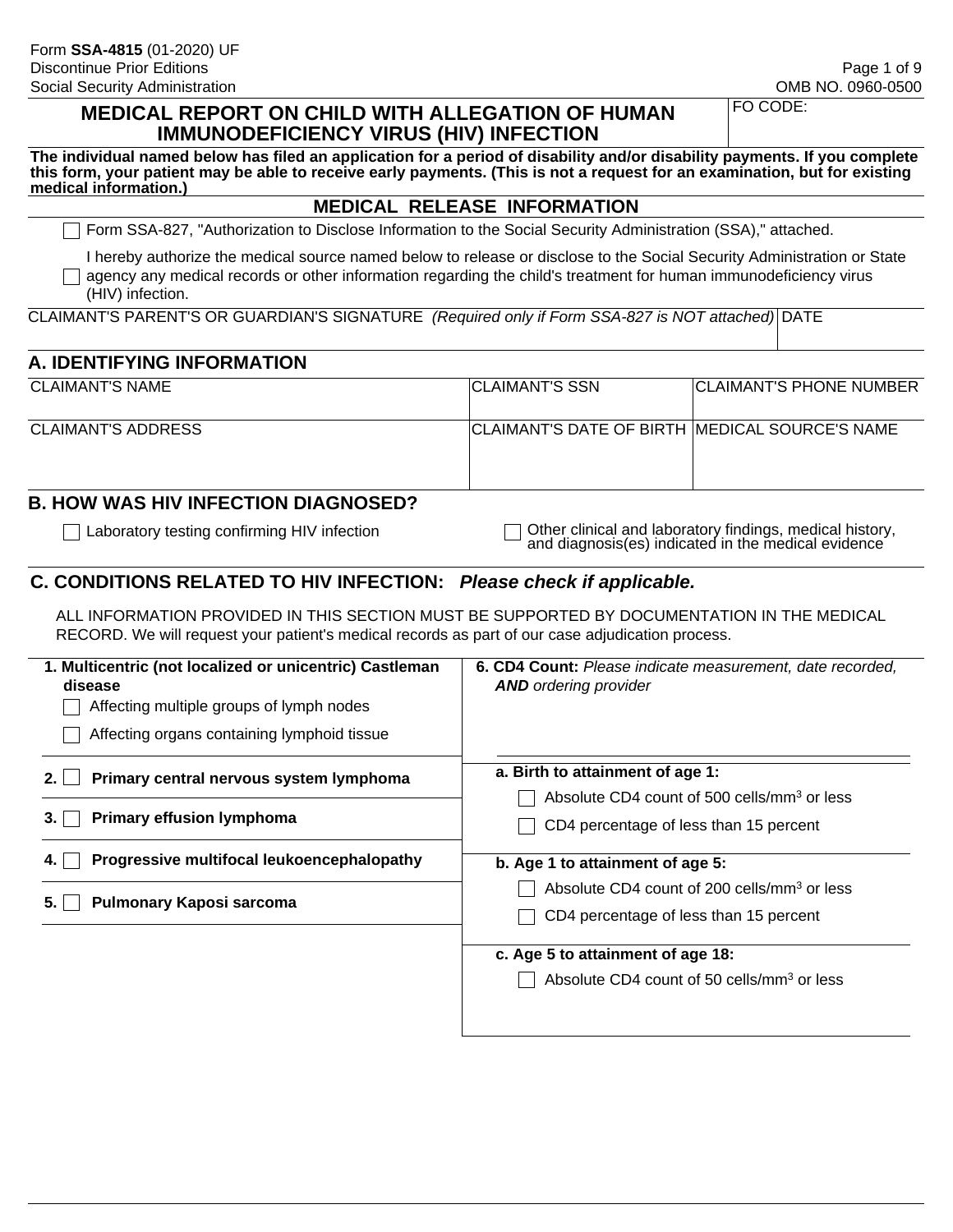**7. Complication(s) of HIV infection requiring at least three hospitalizations within a 12-month period and at least 30 days apart.** Each hospitalization must last at least 48 hours, including hours in a hospital emergency department immediately before the hospitalization. Complications of HIV infection may include infections (common or opportunistic), cancers, and other conditions.

| Complication of HIV Infection | Date of<br>Hospitalization   | Duration        | Name of Hospital           |
|-------------------------------|------------------------------|-----------------|----------------------------|
| Example: Diarrhea             | Example:<br>December 2, 2015 | Example: 2 days | Example: Memorial Hospital |
|                               |                              |                 |                            |
|                               |                              |                 |                            |
|                               |                              |                 |                            |
|                               |                              |                 |                            |

**8. Neurological manifestation of HIV infection** including, but not limited to, HIV encephalopathy or peripheral neuropathy, resulting in one of the following specified impairments. **Either both a and b or a and c are required.**

**a. Neurological manifestation** (please specify):

#### **Resulting in b. or c.**

- **b.** *Each of these items requires two examinations at least 60 days apart. You must check the appropriate impairment and fill out the table indicating the dates of examination*
	- $\Box$  Loss of previously acquired developmental milestones or intellectual ability (including the sudden onset of a new learning disability), documented on two examinations at least 60 days apart
	- $\Box$  Progressive motor dysfunction affecting gait and station or fine and gross motor skills, documented on two examinations at least 60 days apart
	- $\Box$  Microcephaly with head circumference that is less than the third percentile for age, documented on two examinations at least 60 days apart

| DATE OF EXAMINATION | DETAILS (if applicable) | PROVIDER (if other than the person  <br>completing form) |
|---------------------|-------------------------|----------------------------------------------------------|
|                     |                         |                                                          |
|                     |                         |                                                          |

**OR**

**c. Brain atrophy, documented by appropriate medically acceptable imaging** 

| DATE OF IMAGING | DETAILS (if applicable) | <b>IMAGING CENTER</b> |
|-----------------|-------------------------|-----------------------|
|                 |                         |                       |

#### **9. Immune suppression and growth failure. Both a and b are required.**

#### **a. CD4 count:**

From birth to attainment of age 5, CD4 percentage of less than 20 percent Please indicate measurement, date recorded, AND ordering provider

From age 5 to attainment of age 18, absolute CD4 count of less than 200 cells/mm<sup>3</sup> or CD4 percentage of less than 14 percent. Please indicate measurement, date recorded, AND ordering provider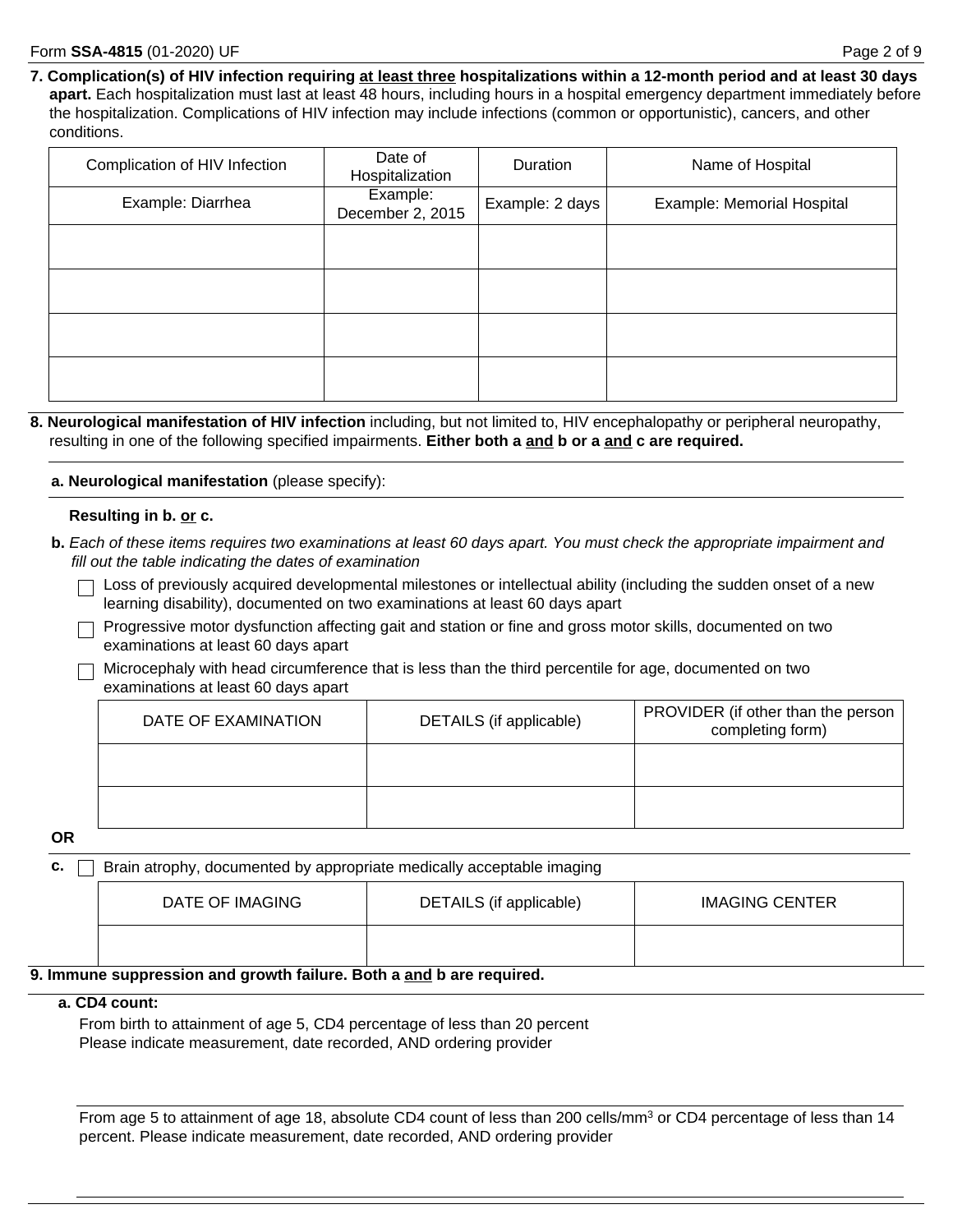#### **b. Growth failure:**

For children from birth to attainment of age 2, three weight-for-length measurements that are:

- Within a consecutive 12-month period; and
- At least 60 days apart; and
- Less than the third percentile on the appropriate weight-for-length table on pages 6-7.

| <b>DATE</b> | <b>LENGTH (cm)</b> | <b>WEIGHT (kg)</b> |
|-------------|--------------------|--------------------|
|             |                    |                    |
|             |                    |                    |
|             |                    |                    |

For children age 2 to attainment of age 18, three BMI-for-age measurements that are:

- Within a consecutive 12-month period; and
- At least 60 days apart; and
- Less than the third percentile on the appropriate BMI-for-age table on pages 8-9.

| <b>DATE</b> | AGE (years and months) | <b>BMI</b> |
|-------------|------------------------|------------|
|             |                        |            |
|             |                        |            |
|             |                        |            |

**D. REMARKS:** *(Please use this space to provide any other comments you wish about your patient.)*

| <b>E. MEDICAL SOURCE'S NAME AND ADDRESS (Print or type)</b> | <b>TELEPHONE NUMBER</b><br>(Include Area Code)<br> DATE |
|-------------------------------------------------------------|---------------------------------------------------------|
|                                                             |                                                         |

I declare under penalty of perjury that I have examined all the information on this form, and on any accompanying statements or forms, and it is true and correct to the best of my knowledge. I understand that anyone who knowingly gives a false statement about a material fact in this information, or causes someone else to do so, commits a crime and may be subject to a fine or imprisonment.

#### **F. SIGNATURE AND TITLE (e.g., physician, R.N.) OF PERSON COMPLETING THIS FORM**

| <b>FOR</b><br><b>OFFICIAL</b> | <b>FIELD OFFICE DISPOSITION:</b>                      |
|-------------------------------|-------------------------------------------------------|
| <b>USE</b><br><b>ONLY</b>     | <b>DISABILITY DETERMINATION SERVICES DISPOSITION:</b> |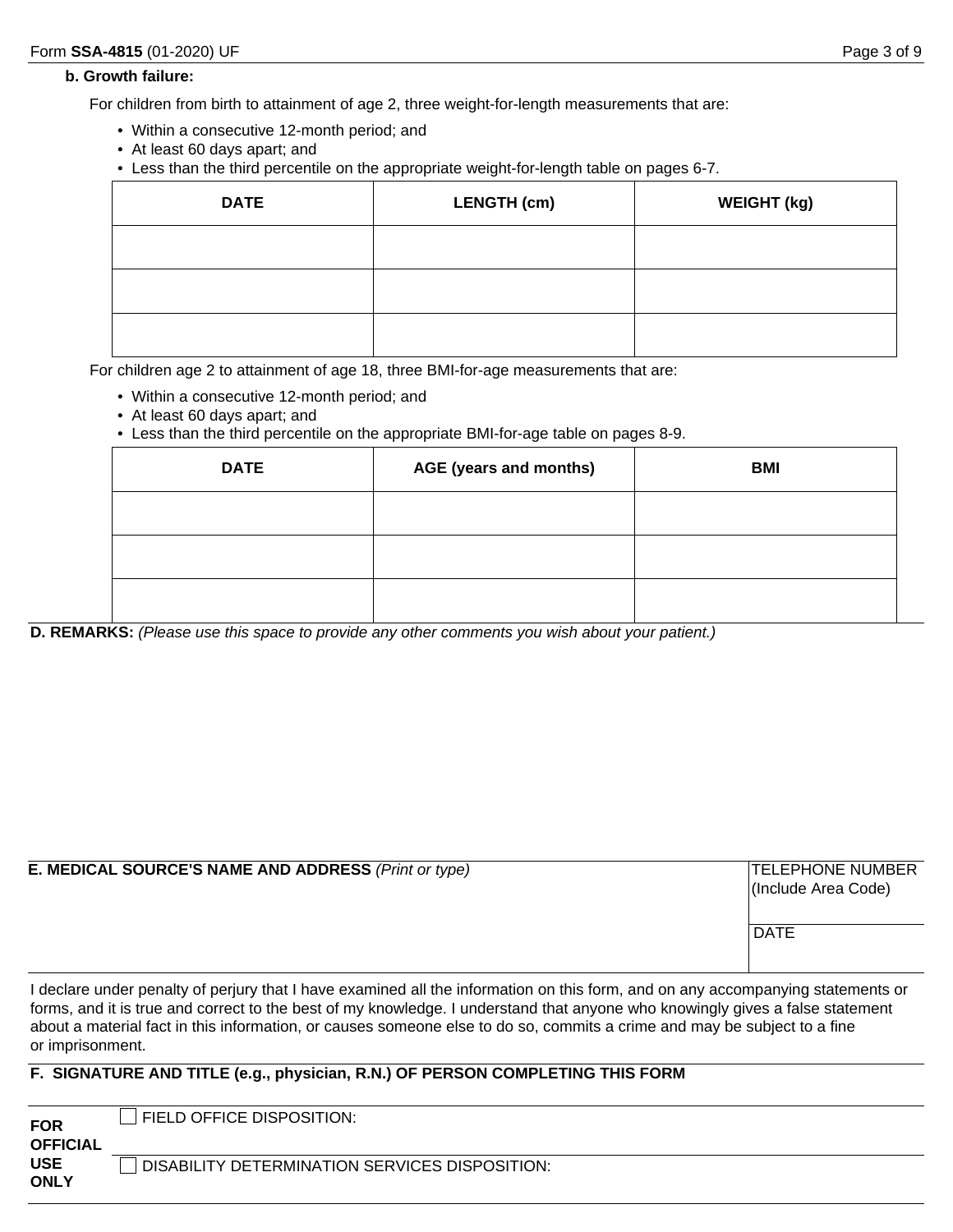## **MEDICAL SOURCE INSTRUCTION SHEET FOR COMPLETION OF ATTACHED SSA-4815 (Medical Report On Child With Allegation Of Human Immunodeficiency Virus (HIV) Infection)**

A claim has been filed for your patient, identified in section A of the attached form, for Supplemental Security Income disability payments based on HIV infection. **MEDICAL SOURCE**: Please detach this instruction sheet and use it to complete the attached form.

### **1. PURPOSE OF THIS FORM:**

**IF YOU COMPLETE AND RETURN THE ATTACHED FORM PROMPTLY, YOUR PATIENT MAY BE ABLE TO RECEIVE PAYMENTS WHILE WE ARE PROCESSING HIS OR HER CLAIM FOR ONGOING DISABILITY PAYMENTS.** This is not a request for an examination. At this time, we simply need you to fill out this form based on existing medical information. The State Disability Determination Services will contact you later to obtain further evidence needed to process your patient's claim.

### **2. WHO MAY COMPLETE THIS FORM:**

A physician, nurse, or other member of a hospital or clinic staff, who is able to confirm the diagnosis and severity of the HIV disease manifestations based on your records, may complete and sign the form.

### **3. MEDICAL RELEASE:**

An SSA medical release (an SSA-827) signed by your patient's parent or guardian should be attached to the form when you receive it. If the release is not attached, the medical release section on the form itself should be signed by your patient's parent or guardian.

## **4. HOW TO COMPLETE THE FORM:**

- If you receive the form from your patient's parent or guardian and section A has not been completed, please fill in the identifying information about your patient.
- You may not have to complete all of the sections on the form.
- **ALWAYS COMPLETE SECTION B.**
- **COMPLETE SECTION C, IF APPROPRIATE** . If you complete at least one of the items in section C, go to section D.
- **COMPLETE SECTION D IF YOU WISH TO PROVIDE COMMENTS ON YOUR PATIENT'S CONDITION(S).**
- **ALWAYS COMPLETE SECTIONS E AND F. Note:** This form is not complete until it is signed.

#### **5. HOW TO RETURN THE FORM TO US:**

- Mail the completed, signed form, as soon as possible, in the return envelope provided.
- If you received the form from your patient without a return envelope, give the completed, signed form back to your patient's parent or guardian for return to the SSA field office.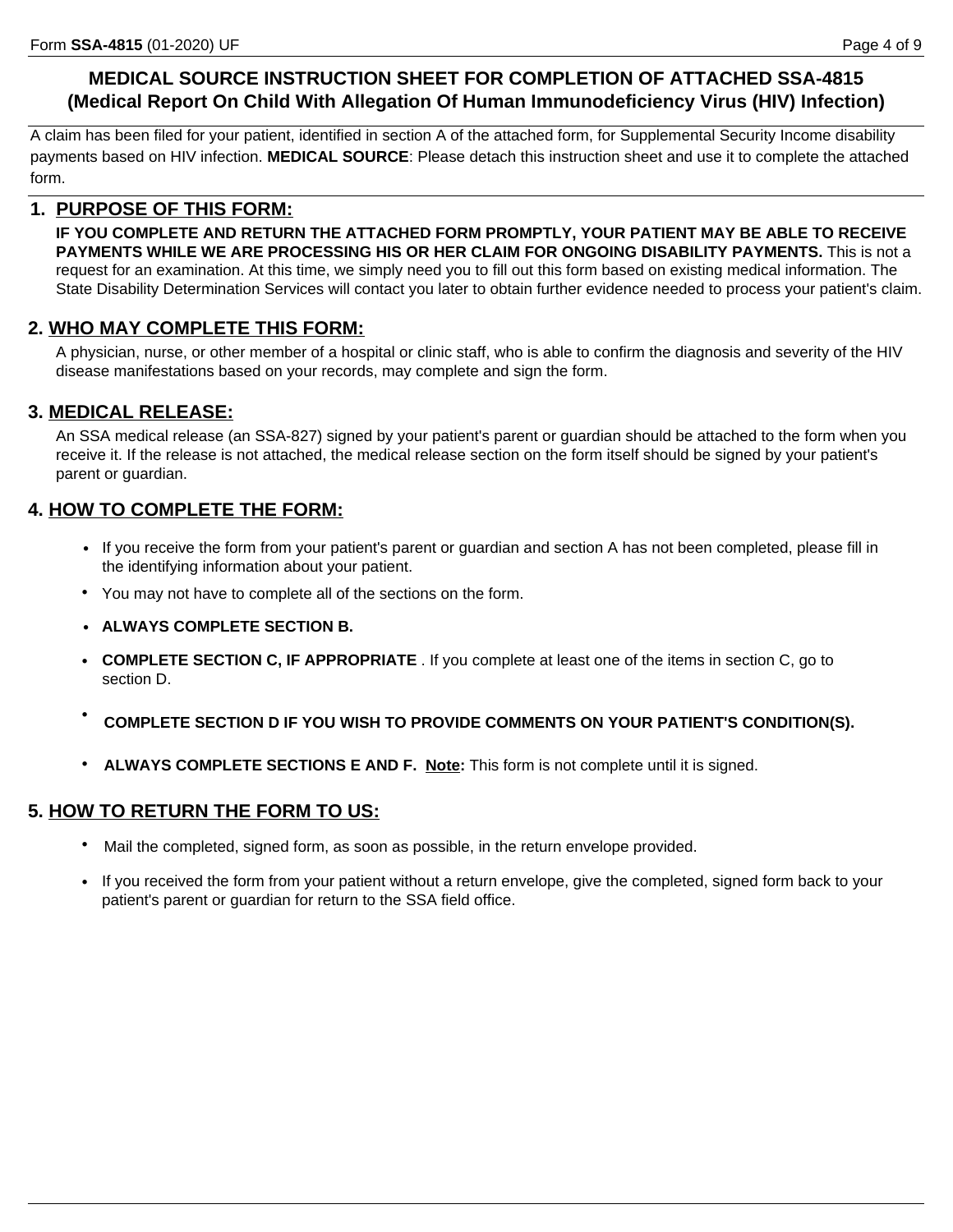## **Privacy Act Statement Collection and Use of Personal Information**

Sections 1631 and 1633 of the Social Security Act, as amended, allow us to collect this information. Furnishing us this information is voluntary. However, failing to provide all or part of the information may prevent us from making an accurate and timely decision on the claim.

We will use the information to make a determination on the named individual's Supplemental Security Income disability claim. We may also share your information for the following purposes, called routine uses:

- To third party contacts in situations where the party to be contacted has, or is expected to have, information relating to the individual's capability to manage his/her affairs or his/her eligibility for or entitlement to benefits under the Social Security program; and
- · To contractors and other Federal agencies, as necessary, for the purpose of assisting the Social Security Administration in the efficient administration of its programs.

In addition, we may share this information in accordance with the Privacy Act and other Federal laws. For example, where authorized, we may use and disclose this information in computer matching programs, in which our records are compared with other records to establish or verify a person's eligibility for Federal benefit programs and for repayment of incorrect or delinquent debts under these programs.

A list of additional routine uses is available in our Privacy Act System of Records Notice (SORN) 60-0103, entitled Supplemental Security Income Record and Special Veterans Benefits, as published in the Federal Register (FR) on January 11, 2006, at 71 FR 1830; and 60-0320, entitled Electronic Disability (eDIB) Claim File, as published in the FR on December 22, 2005 at 68 FR 71210. Additional information, and a full listing of all of our SORNs, is available on our website at [www.ssa.gov/privacy/](https://www.ssa.gov/privacy/sorn.html).

Paperwork Reduction Act Statement - This information collection meets the requirements of 44 U.S.C. § 3507, as amended by section 2 of the Paperwork Reduction Act of 1995. You do not need to answer these questions unless we display a valid Office of Management and Budget (OMB) control number. We estimate that it will take about 10 minutes to read the instructions, gather the facts, and answer the questions. *Send only comments regarding this burden estimate or any other aspect of this collection, including suggestions for reducing this burden to***:** *SSA*, *6401 Security Blvd, Baltimore, MD 21235-6401.*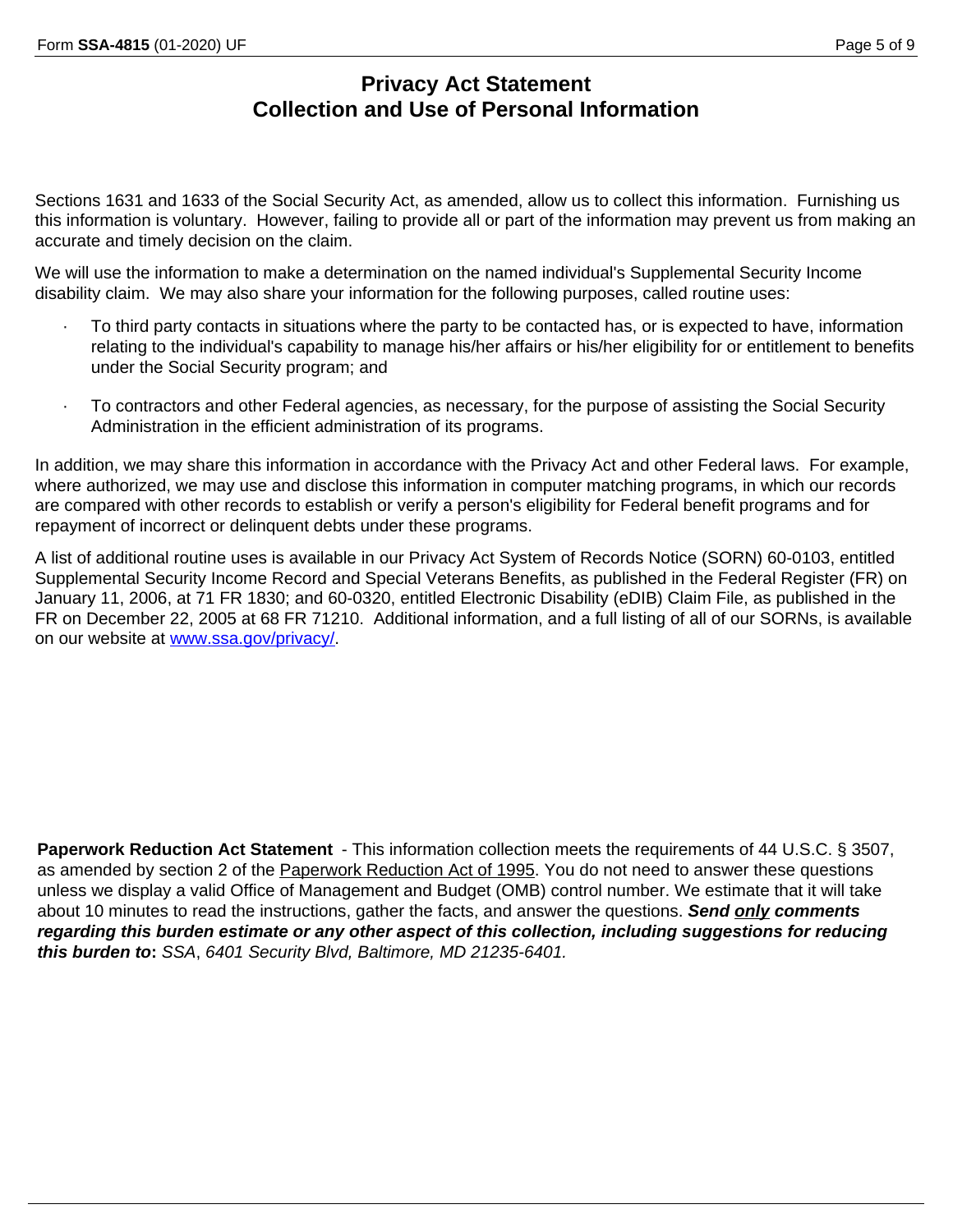### **Table 1 - Males Birth to Attainment of Age 2** - **Third Percentile Values for Weight-for-Length**

| Length                | Weight               |
|-----------------------|----------------------|
| (Centimeters)<br>45.0 | (Kilograms)<br>1.597 |
|                       |                      |
| 45.5                  | 1.703                |
| 46.5                  | 1.919                |
| 47.5                  | 2.139                |
| 48.5                  | 2.364                |
| 49.5                  | 2.592                |
| 50.5                  | 2.824                |
| 51.5                  | 3.058                |
| 52.5                  | 3.294                |
| 53.5                  | 3.532                |
| 54.5                  | 3.771                |
| 55.5                  | 4.010                |
| 56.5                  | 4.250                |
| 57.5                  | 4.489                |
| 58.5                  | 4.728                |
| 59.5                  | 4.966                |
| 60.5                  | 5.203                |
| 61.5                  | 5.438                |
| 62.5                  | 5.671                |
| 63.5                  | 5.903                |
| 64.5                  | 6.132                |
| 65.5                  | 6.359                |
| 66.5                  | 6.584                |
| 67.5                  | 6.807                |
| 68.5                  | 7.027                |
| 69.5                  | 7.245                |
| 70.5                  | 7.461                |
| 71.5                  | 7.674                |
| 72.5                  | 7.885                |
| 73.5                  | 8.094                |

| Length        | Weight      |
|---------------|-------------|
| (Centimeters) | (Kilograms) |
| 74.5          | 8.301       |
| 75.5          | 8.507       |
| 76.5          | 8.710       |
| 77.5          | 8.913       |
| 78.5          | 9.113       |
| 79.5          | 9.313       |
| 80.5          | 9.512       |
| 81.5          | 9.710       |
| 82.5          | 9.907       |
| 83.5          | 10.104      |
| 84.5          | 10.301      |
| 85.5          | 10.499      |
| 86.5          | 10.696      |
| 87.5          | 10.895      |
| 88.5          | 11.095      |
| 89.5          | 11.296      |
| 90.5          | 11.498      |
| 91.5          | 11.703      |
| 92.5          | 11.910      |
| 93.5          | 12.119      |
| 94.5          | 12.331      |
| 95.5          | 12.546      |
| 96.5          | 12.764      |
| 97.5          | 12.987      |
| 98.5          | 13.213      |
| 99.5          | 13.443      |
| 100.5         | 13.678      |
| 101.5         | 13.918      |
| 102.5         | 14.163      |
| 103.5         | 14.413      |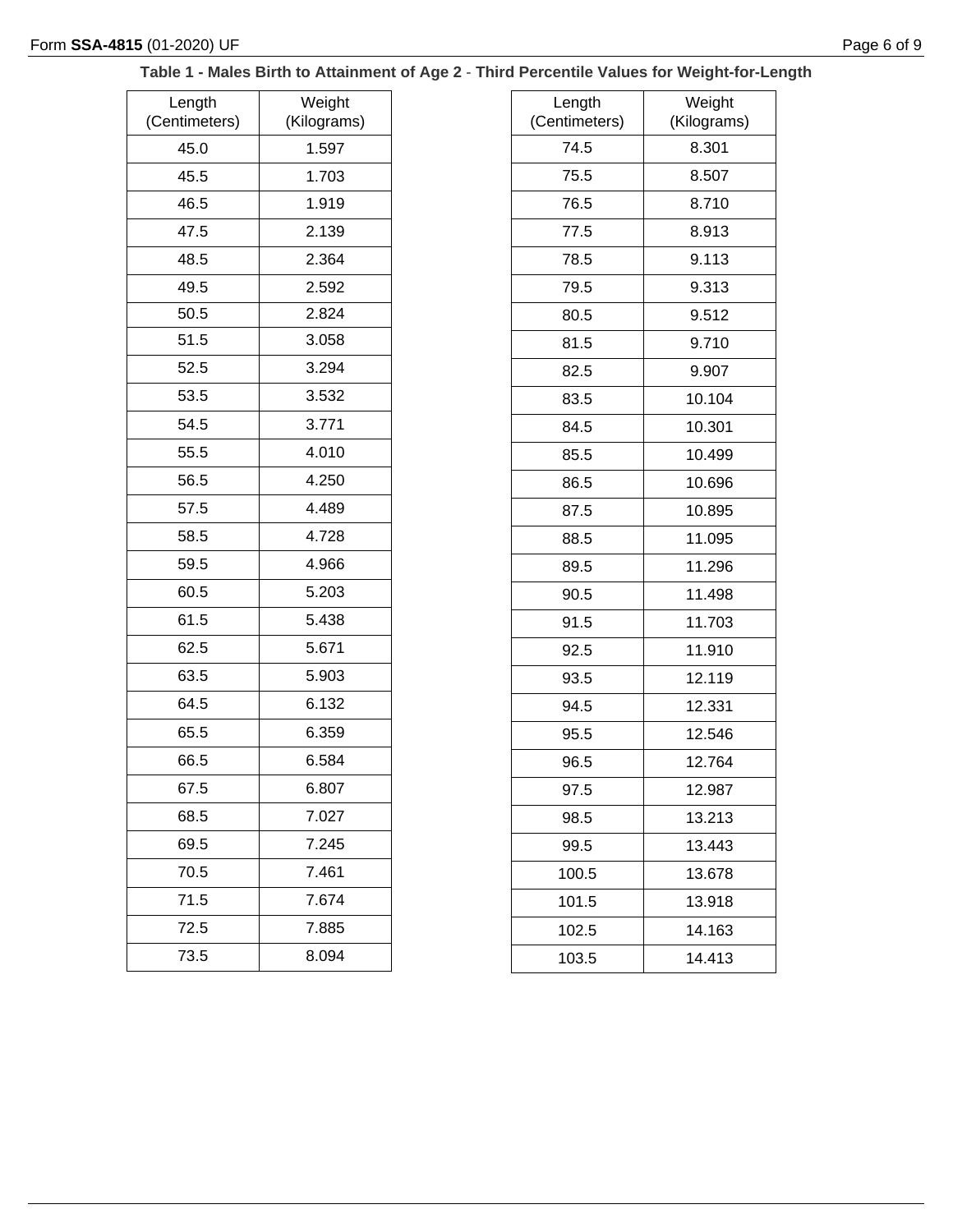### **Table 2 - Females Birth to Attainment of Age 2** - **Third Percentile Values for Weight-for-Length**

| Length<br>(Centimeters) | Weight<br>(Kilograms) |
|-------------------------|-----------------------|
| 45.0                    | 1.613                 |
| 45.5                    | 1.724                 |
| 46.5                    | 1.946                 |
| 47.5                    | 2.171                 |
| 48.5                    | 2.397                 |
| 49.5                    | 2.624                 |
| 50.5                    | 2.852                 |
| 51.5                    | 3.081                 |
| 52.5                    | 3.310                 |
| 53.5                    | 3.538                 |
| 54.5                    | 3.767                 |
| 55.5                    | 3.994                 |
| 56.5                    | 4.220                 |
| 57.5                    | 4.445                 |
| 58.5                    | 4.669                 |
| 59.5                    | 4.892                 |
| 60.5                    | 5.113                 |
| 61.5                    | 5.333                 |
| 62.5                    | 5.552                 |
| 63.5                    | 5.769                 |
| 64.5                    | 5.985                 |
| 65.5                    | 6.200                 |
| 66.5                    | 6.413                 |
| 67.5                    | 6.625                 |
| 68.5                    | 6.836                 |
| 69.5                    | 7.046                 |
| 70.5                    | 7.254                 |
| 71.5                    | 7.461                 |
| 72.5                    | 7.667                 |
| 73.5                    | 7.871                 |
|                         |                       |

| Length        | Weight      |
|---------------|-------------|
| (Centimeters) | (Kilograms) |
| 74.5          | 8.075       |
| 75.5          | 8.277       |
| 76.5          | 8.479       |
| 77.5          | 8.679       |
| 78.5          | 8.879       |
| 79.5          | 9.078       |
| 80.5          | 9.277       |
| 81.5          | 9.476       |
| 82.5          | 9.674       |
| 83.5          | 9.872       |
| 84.5          | 10.071      |
| 85.5          | 10.270      |
| 86.5          | 10.469      |
| 87.5          | 10.670      |
| 88.5          | 10.871      |
| 89.5          | 11.074      |
| 90.5          | 11.278      |
| 91.5          | 11.484      |
| 92.5          | 11.691      |
| 93.5          | 11.901      |
| 94.5          | 12.112      |
| 95.5          | 12.326      |
| 96.5          | 12.541      |
| 97.5          | 12.760      |
| 98.5          | 12.981      |
| 99.5          | 13.205      |
| 100.5         | 13.431      |
| 101.5         | 13.661      |
| 102.5         | 13.895      |
| 103.5         | 14.132      |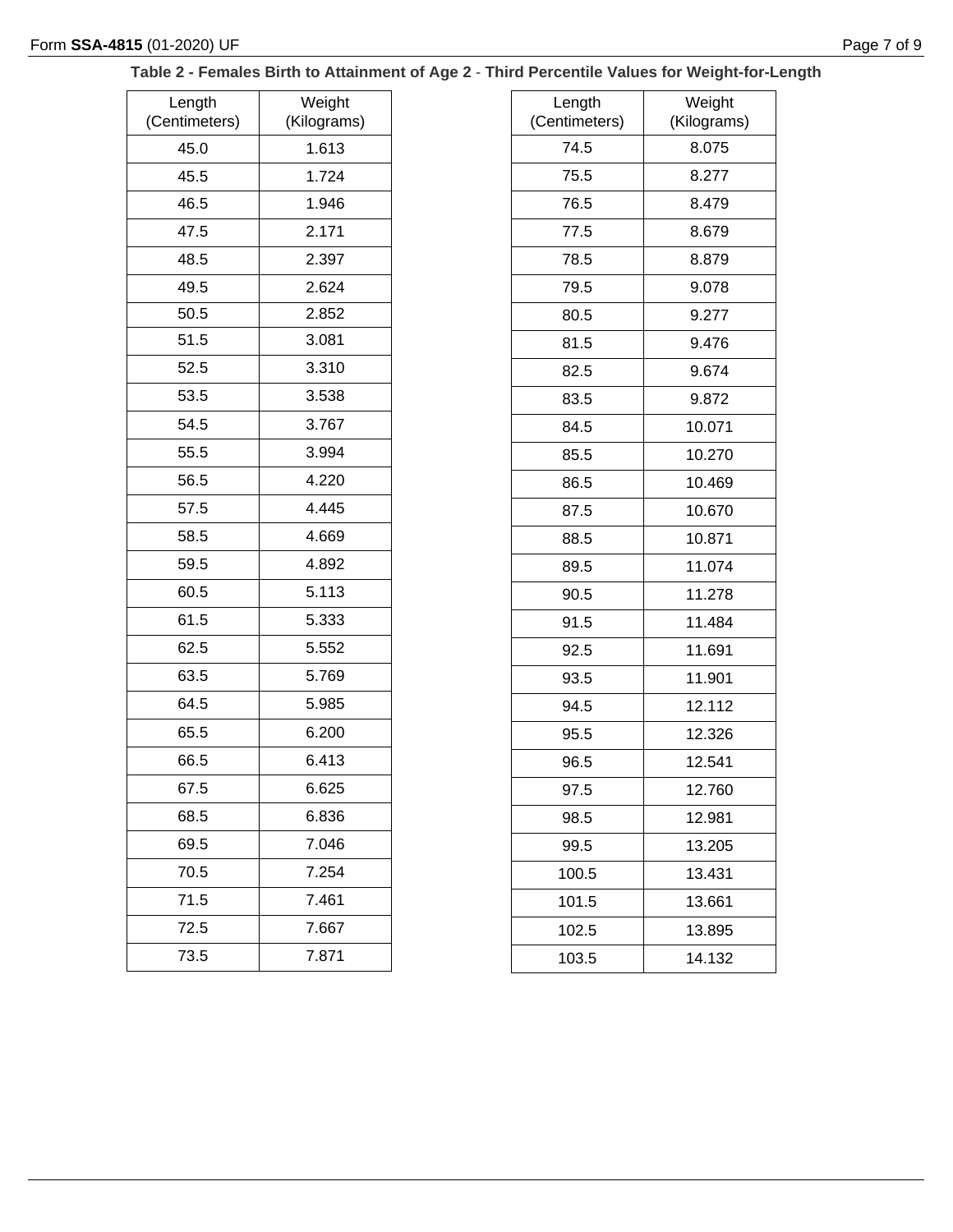# **Table 3 - Males Age 2 to Attainment of Age 18** - **Third Percentile Values for BMI-for-Age**

| Age<br>(Yrs. and Mos.) | <b>BMI</b> |
|------------------------|------------|
| 2.0 to 2.1             | 14.5       |
| 2.2 to 2.4             | 14.4       |
| 2.5 to 2.7             | 14.3       |
| 2.8 to 2.11            | 14.2       |
| 3.0 to 3.2             | 14.1       |
| 3.3 to 3.6             | 14.0       |
| 3.7 to 3.11            | 13.9       |
| 4.0 to 4.5             | 13.8       |
| 4.6 to 5.0             | 13.7       |
| 5.1 to 6.0             | 13.6       |
| 6.1 to 7.6             | 13.5       |
| 7.7 to 8.6             | 13.6       |
| 8.7 to 9.1             | 13.7       |
| 9.2 to 9.6             | 13.8       |
| 9.7 to 9.11            | 13.9       |
| 10.0 to 10.3           | 14.0       |
| 10.4 to 10.7           | 14.1       |
| 10.8 to 10.10          | 14.2       |
| 10.11 to 11.2          | 14.3       |
| 11.3 to 11.5           | 14.4       |
| 11.6 to 11.8           | 14.5       |
| 11.9 to 11.11          | 14.6       |
| 12.0 to 12.1           | 14.7       |
| 12.2 to 12.4           | 14.8       |
| 12.5 to 12.7           | 14.9       |
| 12.8 to 12.9           | 15.0       |
| 12.10 to 13.0          | 15.1       |

| Age<br>(Yrs. and Mos.) | BMI  |
|------------------------|------|
| 13.1 to 13.2           | 15.2 |
| 13.3 to 13.4           | 15.3 |
| 13.5 to 13.7           | 15.4 |
| 13.8 to 13.9           | 15.5 |
| 13.10 to 13.11         | 15.6 |
| 14.0 to 14.1           | 15.7 |
| 14.2 to 14.4           | 15.8 |
| 14.5 to 14.6           | 15.9 |
| 14.7 to 14.8           | 16.0 |
| 14.9 to 14.10          | 16.1 |
| 14.11 to 15.0          | 16.2 |
| 15.1 to 15.3           | 16.3 |
| 15.4 to 15.5           | 16.4 |
| 15.6 to 15.7           | 16.5 |
| 15.8 to 15.9           | 16.6 |
| 15.10 to 15.11         | 16.7 |
| 16.0 to 16.1           | 16.8 |
| 16.2 to 16.3           | 16.9 |
| 16.4 to 16.5           | 17.0 |
| 16.6 to 16.8           | 17.1 |
| 16.9 to 16.10          | 17.2 |
| 16.11 to 17.0          | 17.3 |
| 17.1 to 17.2           | 17.4 |
| 17.3 to 17.5           | 17.5 |
| 17.6 to 17.7           | 17.6 |
| 17.8 to 17.9           | 17.7 |
| 17.10 to 17.11         | 17.8 |